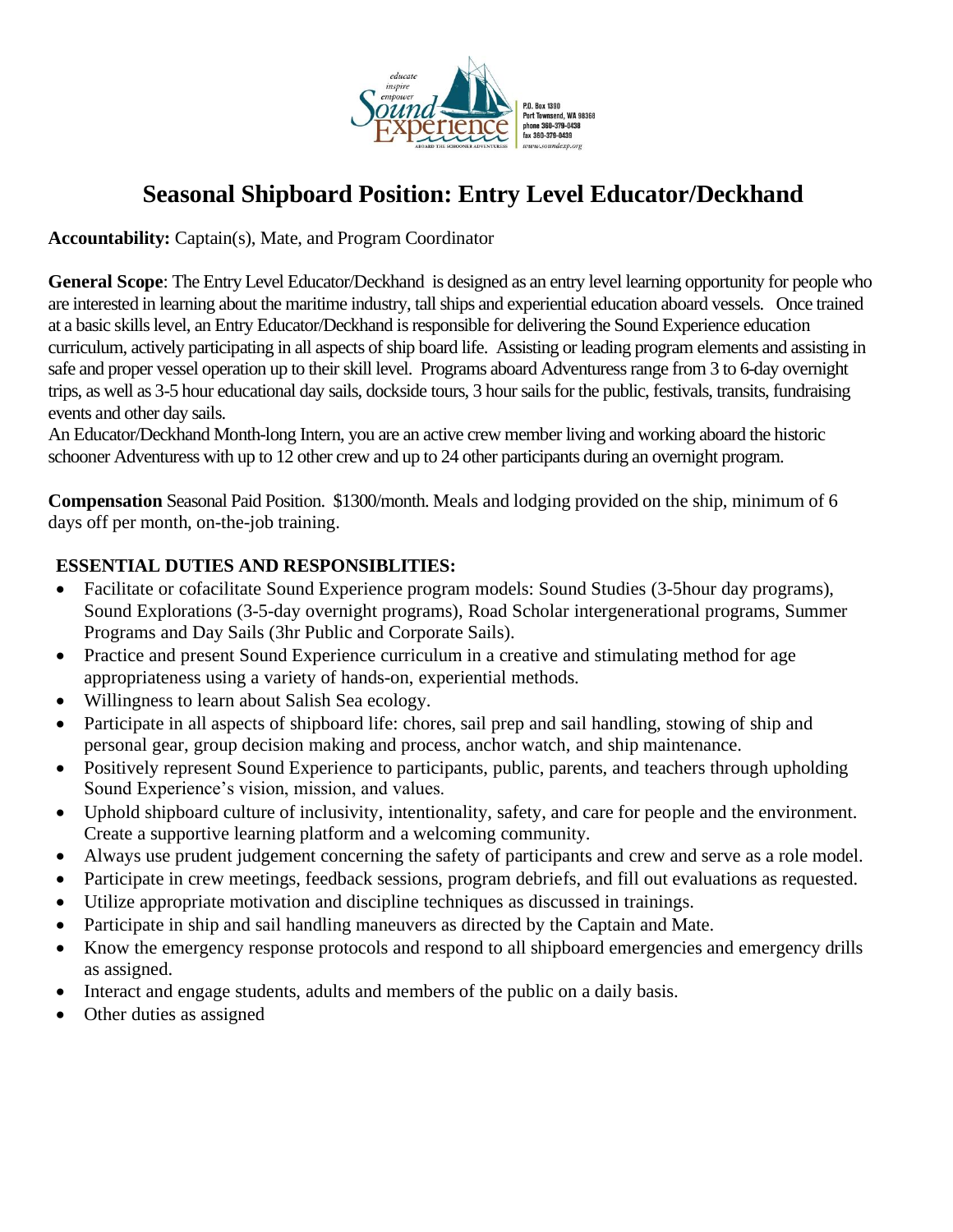

**Qualifications**: The qualifications listed below are representative of the knowledge, skill, and/or ability required for the seasonal crew position. Reasonable accommodations may be made to enable individuals with disabilities to perform the essential functions.

- 18 years or older
- Fully vaccinated for Covid-19 prior to season start
- First aid and CPR (current certification at time of season start)
- Washington State Food Handlers Card (current certification at time of season start)
- Physical ability to participate in activities, haul, climb, balance, lift, stoop, kneel, sit
- Ability to pass pre-employment background check and drug test
- High level of responsibility and accountability
- Ability to interpret a variety of instructions furnished in written, oral, diagram or schedule form
- Strong communication, interpersonal, and leadership skills
- Ability to work in an outdoor environment with inclement weather conditions.
- Ability to work well both individually and as a team member, as well as independently with small groups of students
- Ability to stay positive when working with crew, adults and/or students over multiple days in relatively confined spaces of the vessel
- Proactive work ethic: willingness to help in any aspects of programming necessary and be flexible

### **Desired Qualifications:**

- Desire to teach/facilitate educational programs specifically environmental education, marine biology, and experiential education
- Interest in maritime careers, and or sailing.
- Background or interest in sciences, recreation, arts or history
- Experience working directly with youth (ages 10-17) and/or adults (ages from 18-90)

#### **Mission**

Sound Experience sails the historic schooner *Adventuress* to educate, inspire, and empower an inclusive community that works to improve our marine environment and celebrates our maritime heritage.

#### **Vision**

We envision a future where everyone values Puget Sound/Salish Sea and the world's oceans and chooses to act as stewards of their treasured waters.

#### **Values**

- Transformative Education changing our youth, our communities, and our world
- Learning Organization evolving for and with our people
- Living Sustainably acting for our waterways
- Partnering sharing our collective strengths
- Integrity doing the right thing
- All Are Welcome